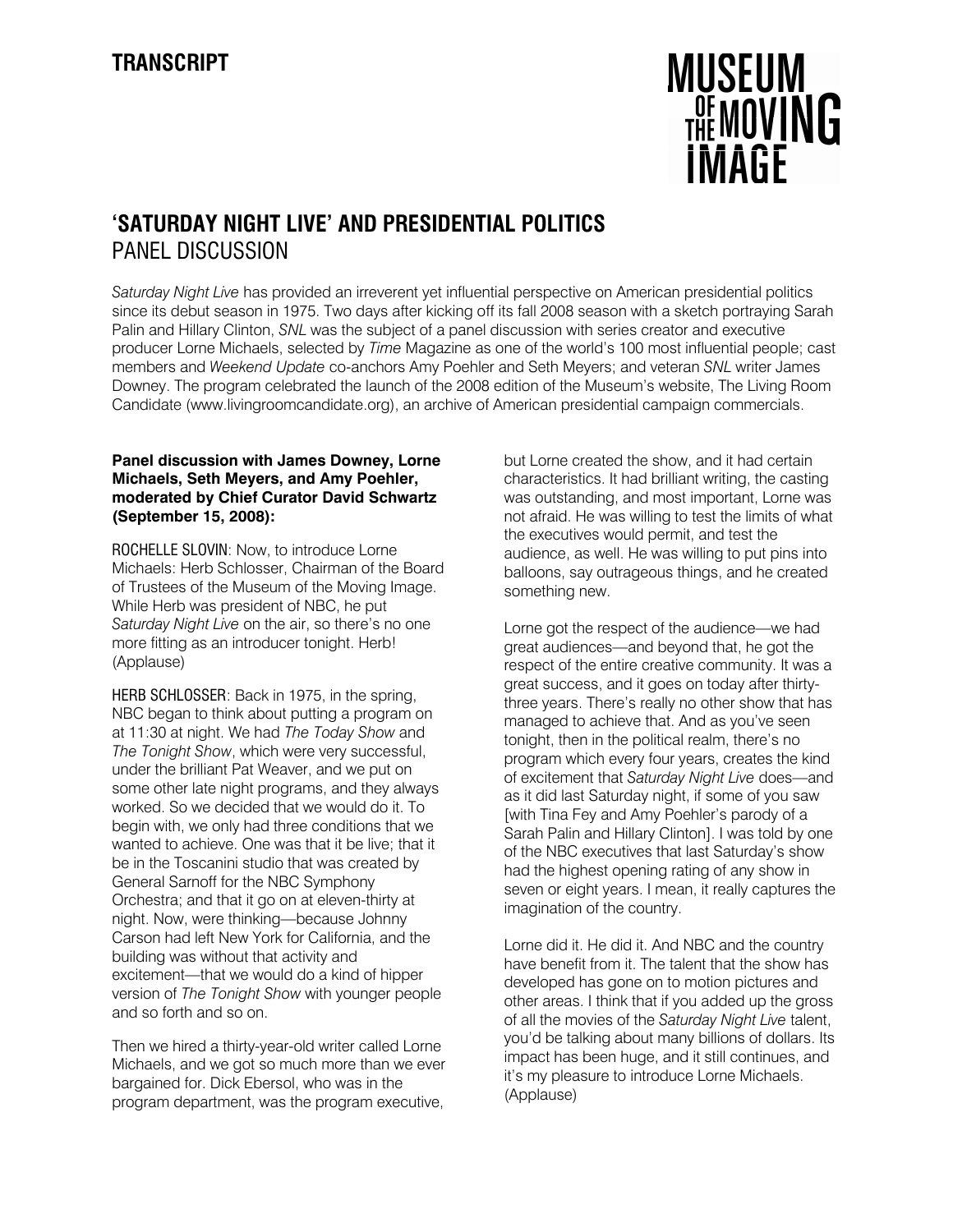The panel will be moderated by David Schwartz, whom you saw just a few moments ago. The other panelists are:

James Downey, a writer for *Saturday Night Live*. (Applause) He's been with the show since 1976 and has written many, if not most of the political sketches.

Seth Meyers. (Applause) Seth is in his eighth season on the show. He's the head writer and *Weekend Update* co-anchor.

And Amy Poehler. (Applause) She's in her seventh season on the show and *Weekend Update* co-anchor, and she's played Hillary [Clinton], as you've seen. And now she has a great career, I believe, in motion pictures, as well. (Applause)

DAVID SCHWARTZ: Thank you. I guess you worked out a Bristol Palin sketch for—

AMY POEHLER: That's right. (Laughter) It's very good. [Poehler was also pregnant at this time.]

SCHWARTZ: I was going to start originally by talking about Gerald Ford and Chevy Chase, but since everybody is talking about Sarah Palin these days, let's get into this sketch that you just did. As background, let's talk a little bit about Hillary [Clinton], because the sketch combined Hillary and Sarah Palin. And I just want to remind people of the impact that the show had way back—it seems like years ago, but it was in March or late February—when Hillary appeared on the show. The sketch led to an actual mention of *Saturday Night Live* in a real debate, and then Hillary came on in person. So we've seen sort of politics and entertainment playing interesting roles. Let's talk first about that sketch and Hillary's appearances earlier.

LORNE MICHAELS: Well, Jim [Downey] wrote the debate piece, the first Hillary/Obama debate piece. And the thrust of it (Laughter, applause) was that the media was infatuated with Obama. It wouldn't have gotten the reaction it got if it hadn't resonated. And then I think that sent the Hillary people off in a trajectory, and they wanted to come on the show, and she mentioned it in one of the debates.

JAMES DOWNEY: It wasted a lot of time, on everyone's part.

MICHAELS: Yes, yes.

SCHWARTZ: Can you talk about what it was like creating the impersonation and then actually having to do a sketch with the real Hillary?

POEHLER: Well, it's always weird to be next to someone, dressed as them. (Laughter) No matter if they're a politician or not. So it was what you would imagine it would be, kind of surreal. But on *SNL*, you get used to having very surreal moments. I don't really consider myself a really great impersonator, and so I wouldn't say that I sound very much like her or ever look like her. But I think with Jim's guidance, in terms of him writing the pieces and helping me find a voice, I think it was interesting over the last couple years to try and find what you could kind of play about her.

MICHAELS: There's a thing that happens on the show too—Amy is a great example of it or Dana Carvey, when he was doing the first president Bush. There's a point for me where you sort of start watching Dana do Bush, or her do Hillary, and you begin, when you see the real person, [to find that] they sort of disappoint you a little. (Laughter) Because they've encapsulated some essence of them, they become characters, as apposed to impressions.

SCHWARTZ: Right. Well, I think as viewers, we all sort of wait to see how that person is going get the *SNL* treatment. In a way, that becomes a job of the show: getting at this essence that you're talking about. Could you talk about what your thinking was? When did you first see Sarah Palin and start to put the idea together of how you were going to treat her?

SETH MEYERS: Well, it seemed like you only have this one opportunity a year to have a lot of time to think of what the story of the summer is. It seemed like at the time we came back, it was Sarah Palin. Now, we only have five days to come up with something for this week.

MICHAELS: I think it's still Sarah Palin. (Laughs)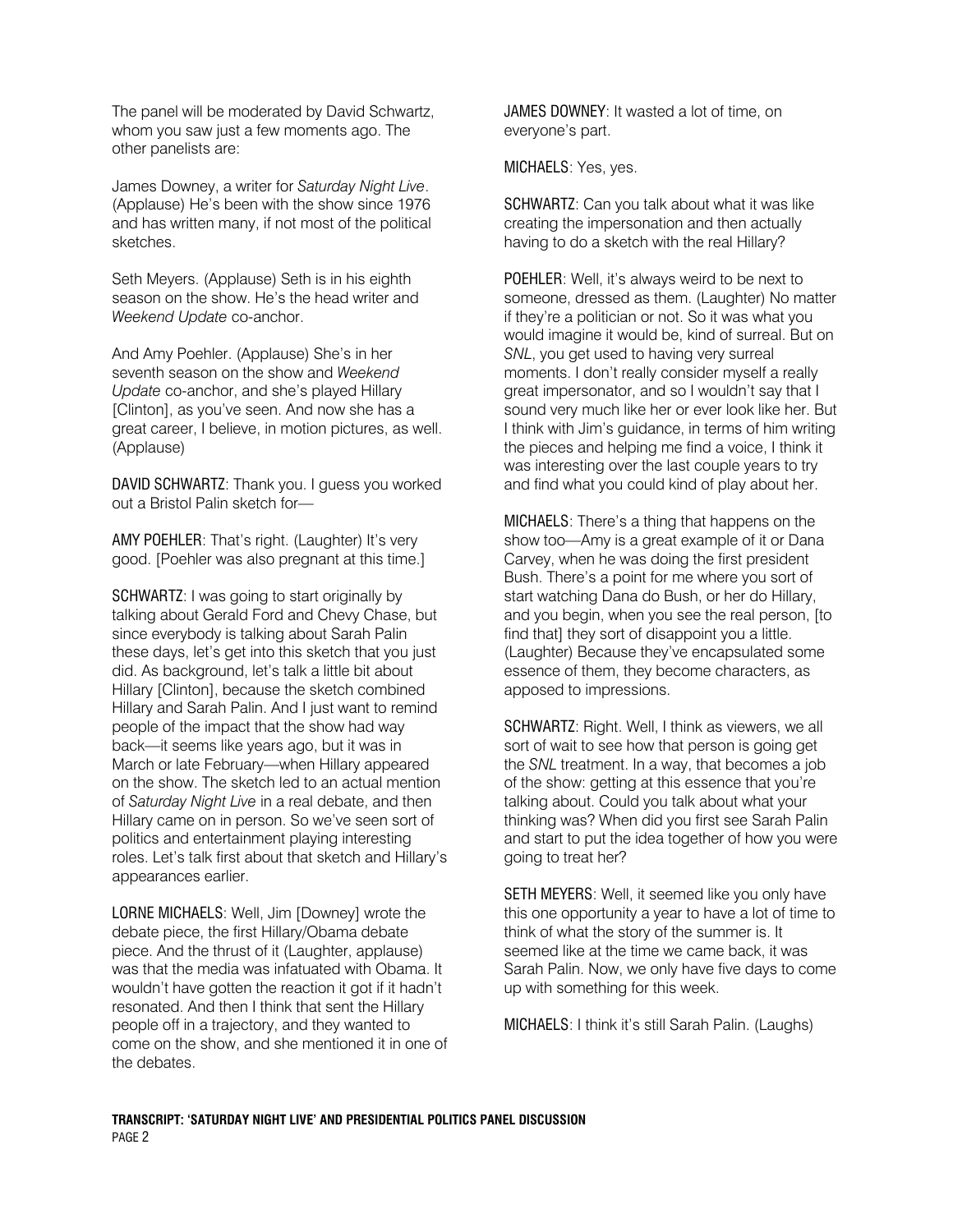MEYERS: It might still be Sarah Palin for you. (Laughter) Thank, you Sarah Palin. So we wanted to do a piece about that. I think the trick with all these people is to try to come out as fair and even-handed as possible. And it seemed to make sense, as well—obviously, we had Tina Fey back and we had Amy. (Applause) That's the least applause that Tina has ever… (Laughter)

POEHLER: Tina would be furious at that moment! (Laughter)

MEYERS: But you know, when you have faith in two performers and you put them out there, there's going to be a natural charisma. So you have that, and it was a nice way to use of what we believe is probably Hillary's at disappointment that Sarah Palin is closer to the White House than she. Using that idea made it safer to mention things about Sarah Palin without it looking like an attack piece, which I think is always the fear.

POEHLER: A lot of sexual chemistry. (Laughter)

MEYERS: A lot of sexual chemistry. Well, you know, my dream is you, Tina, and a podium. (Laughter) But it was really nice because once we came up with the premise, which was a fairly simple one, a lot of people pitched in with different jokes. It was one of the more fluid pieces we've done in that it was changing up until the last minute, and I think the results turned out okay.

POEHLER: Up until like five minutes before I went on, I was playing Palin.

MEYERS: Right, that was a terrible decision. (Laughter) Lorne caught it.

POEHLER: I liked how Lorne was like, "Should we switch it?" And you're like, "That's why you're making the big money." (Laughter)

MICHAELS: I knew there was something wrong. (Laughter)

SCHWARTZ: You're all obviously looking for laughs; I mean that's what makes the show work. But you know that you're comedy does have some sort of impact. I mean, there have been times—we'll talk about Al Gore and the debates a little bit later—but you must have some sense that what you do is going to have an impact on how people think of Sarah Palin. Do you think about this or not? How do you deal with…?

MICHAELS: You think about it, but the thing you think about first is whether it's going to work, whether it's going to be funny, and if the take is original and fresh enough. You can't think about the fate of Western civilization. You know, we're part of it, but we're not—honestly, nobody's going into the booth, and [saying], "You know I watched *SNL* and now I'm clear (Laughter) on what to do. We're just part of it, and invariably, we're part of it because we deal with the small part of it.

We don't try and deal with it in that grandiose way of what's best for the country. And again, none of this stuff works unless it hits pretty close. You can't go out there and just do a partisan rant. I mean, you can do that if you're on MSNBC (Laughter) but you can't really do it in comedy, because if you lose the audience, you loose them really fast.

SCHWARTZ: But was it odd, then, to see that when you did the sketch about Hillary, the mainstream media started repeating this idea that she was getting the hard questions? That showed up and seemed to actually have an impact on real debates.

MEYERS: I feel like the media also—that piece was more a criticism of the media than anything else. So I think there was an inner delight that the piece was about the media, and then the media started talking about the media. (Laughter) And they were like, "Are we doing this?" (Laughter)

MICHAELS: All part of the plan. (Poehler Laughs)

DOWNEY: And no one follows the press more avidly than the press.

SCHWARTZ: Right, right.

MEYERS: But then, of course, the snake sort of ate its own tail when Hillary mentioned it in the debate the next week.

MICHAELS: We're not 100% sure she ever saw it.

MEYERS: No.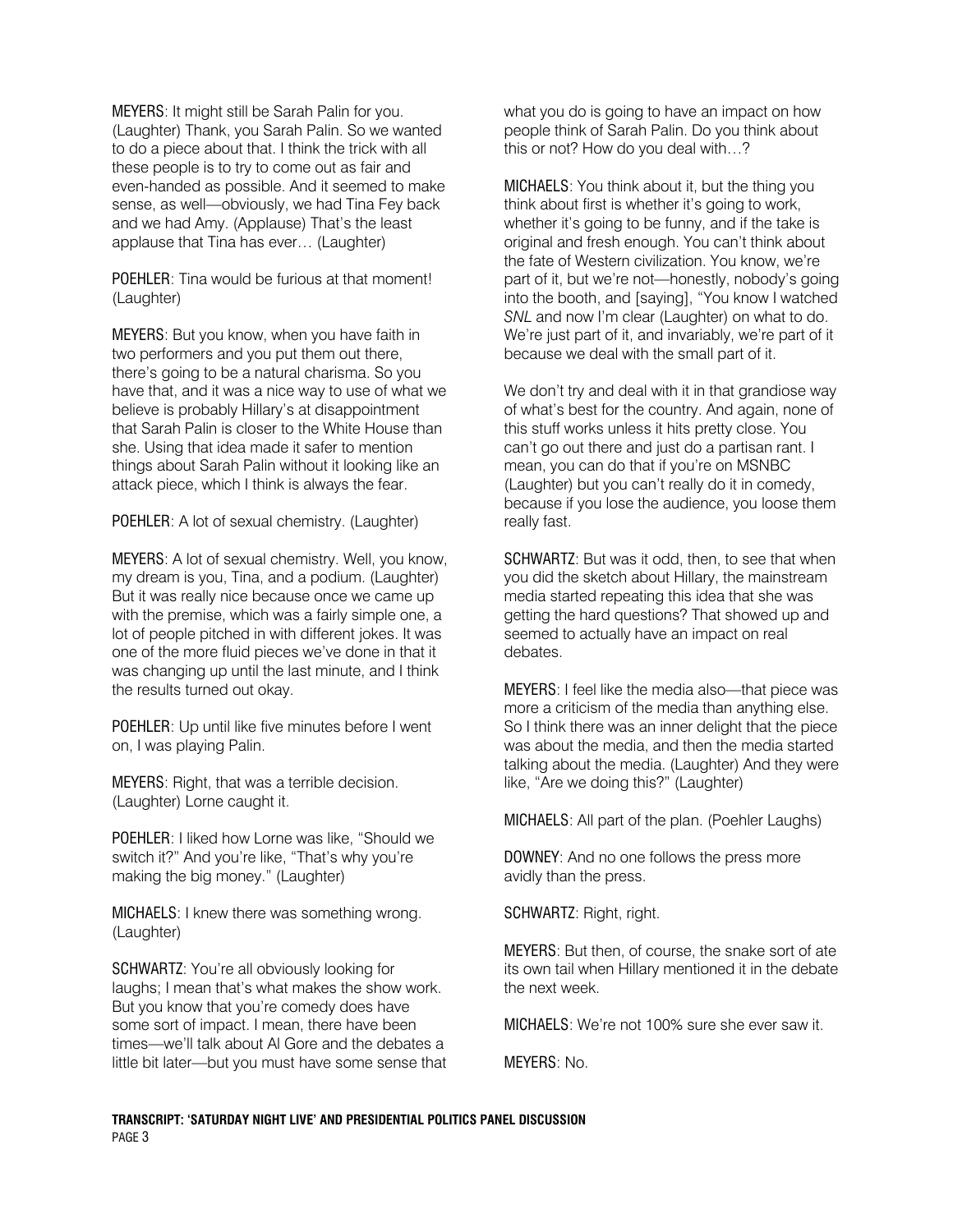DOWNEY: There's no evidence, from the way she quoted it. One time, we were talking about doing a show called The Nielsens. Do you remember that? We decided it would be the highest rated show ever on television. (Laughter) We should have done that.

MICHAELS: We should have.

POEHLER: It's not too late. (Laughs)

DOWNEY: No.

SCHWARTZ: Well, based on what Herb said about the ratings for the show and the internet viewings, I guess most of you have seen the sketch that ran on Saturday. In case you haven't, or just want to see it with a live audience here, let's run this opening sketch of Saturday night's show, with Tina Fey and Amy Poehler. (Clip plays; applause, laughter)

POEHLER: (Laughs exaggeratedly)

SCHWARTZ: Was that Hillary laughing or you laughing?

POEHLER: No, that's me laughing. (Laughter)

SCHWARTZ: What has the response been like politically? Do you get responses from people who said you were too hard on her? You know, "When are we going to see the Joe Biden sketch?" Do people gauge what you should be doing, politically?

MEYERS: I think it's one of the most interesting things that people who are on the left think it was just hard enough and I bet people on the right love it, too. I bet the Palin people were perfectly happy with that, as well, which is the weird thing. (Laughter) I mean, even not doing political sketches, I've done impersonations of people in the past that are not that flattering, and then you meet them and they're like, "Oh my God, that was the best!" They just like the cultural significance of like being on the show.

SCHWARTZ: Well, the report was that [Palin] watched it on a campaign plane and said she was happy, because she used to dress as Tina Fey at Halloween parties. (Poehler laughs)

MEYERS: So we lucked into that.

SCHWARTZ: But it covers a lot of ground that sketch; a lot of topics, a lot issues that came up during Hillary's campaign. Could you talk a bit about just how this sketch evolved? Were there other rejected Palin sketches you could tell us about that you didn't do? (Laughter)

POEHLER: That's a good idea. Let's talk about the ones we didn't do. (Laughter)

MEYERS: It is funny how there are moments in it anything that gets a little preachy doesn't work quite as well. Certainly, you watch it again and you're happier with the jokes than anything that sort of takes the high road. I think that you always have to remember that we write these pieces. I also want to add that the last word we added to that sketch was "boner-shrinker." (Laughter) And as I heard that I was like, "Why are we on a panel for a museum?" (Laughter) What have we done?

MICHAELS: That was a change from "boner-killer."

MEYERS: It *was* "boner-killer"! (Laughs) I wasn't going to say that, but it was "boner-killer." (Laughter) Surprisingly, "boner-killer" killed the audience, but people love "boner-shrinker."

SCHWARTZ: And did a lot of people look up FLURGE?

POEHLER: I don't know.

MEYERS: I don't know. It does not stand for anything.

DOWNEY: I was going to ask.

POEHLER: Nothing. Well…

DOWNEY: What does it mean?

POEHLER: And there was a couple funny people who were like, "Oh I know what that stands for." I was like, "Oh, okay." (Laughter)

MEYERS: We just liked that there was a term that people had created just to call Hillary Clinton, and nobody knows what it is. (Laughter)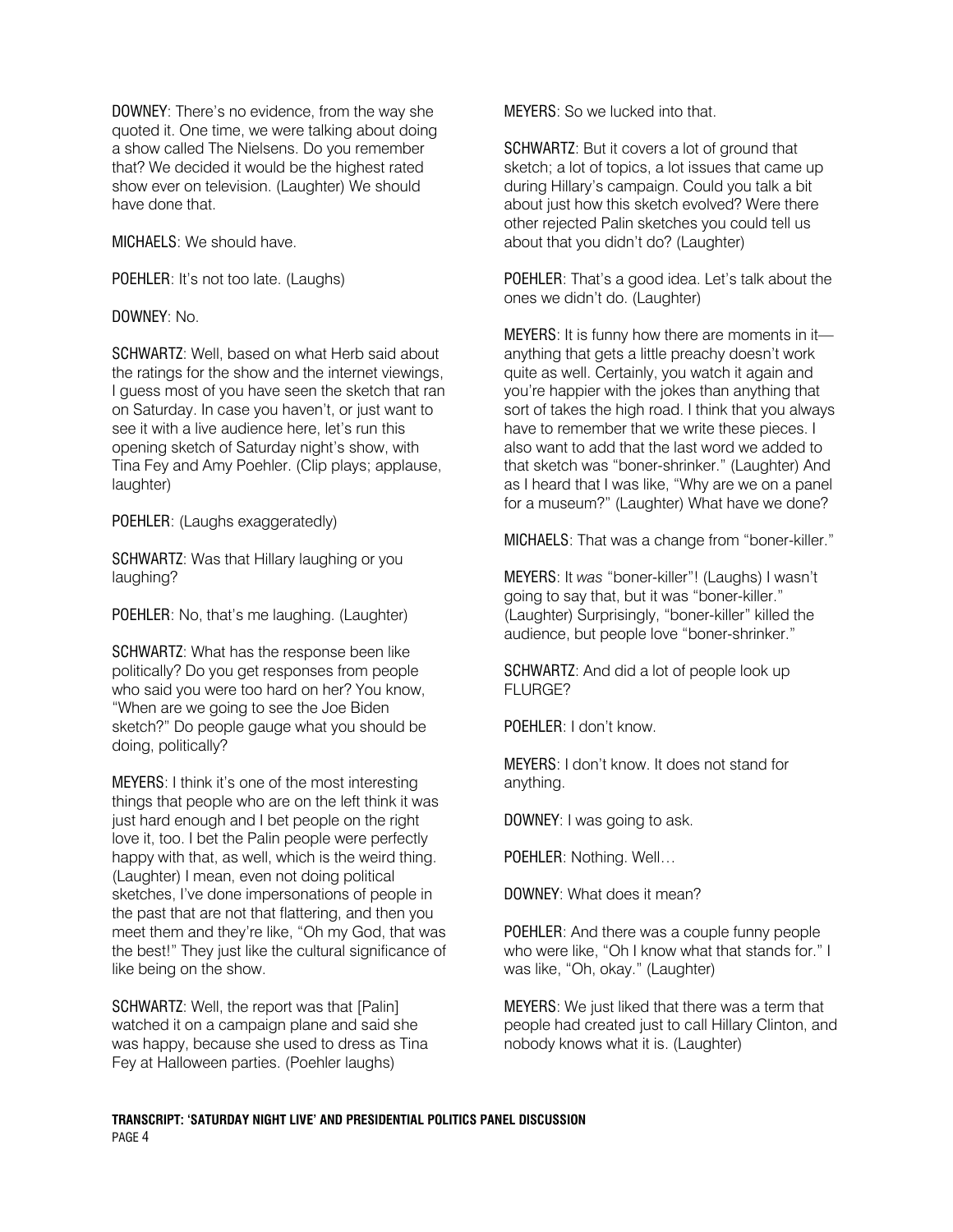SCHWARTZ: Did you guys watch *Saturday Night Live* growing up? I have such indelible memories of all the sketches that we saw in that opening reel; I vividly remember all of them. I'm just wondering what your memories are and what sketches made an impression.

POEHLER: I absolutely did. In fact, when you're younger, you watch the political stuff in a different way; at least I did when I was younger. You don't really know who the people are or the issues are; you like them as characters. Well, I wasn't born when it… No, no, I'm kidding. Let's see, what was it? It went on in '70…

## DOWNEY: Four?

POEHLER: So I was four, and you know, the first cast… I was in love with Eddie Murphy. He was my person at the time. But all the Ford stuff, I didn't get it. I didn't get what was… Other than I loved Chevy falling down. (Laughter)

MEYERS: From a very young age, I read *The New York Times*, so I did get all those jokes. (Laughter) But again, I think I'm the unique one, though. I think most people would be… (Laughter) The show that taught me my sensibilities about doing political writing is now the show I work on. And most of those pieces were written by Jim. As I started to work, I realized that. And he holds that over me.

#### POEHLER: That's for sure.

SCHWARTZ: So what was it like from the very beginning? The impersonation of Gerald Ford and the way that that became sort of part of the race; and then Ron Nessen, the White House press secretary, was he asked to be on the show? So politics and the show were married right from the beginning.

MICHAELS: Yes. Right from the—we came on right after Watergate, and everyone had watched the hearings for six months. I think it was just part of where that generation was at the time. One of the sort of bold things—which seems not at all bold now—was when that Chevy did Gerald Ford, which was I think from the fifth or sixth show, he made absolutely no effort to look like Gerald Ford. (Laughter) I remember this moment, the first time

he was doing it. We were sort of a little tense over doing it. There was a moment before the first laugh, when he didn't hear the first laugh, so he sneezed into his tie. (Laughter) And I thought, "You can't do that with the president of the United States!" But evidently you could. (Laughter)

So it just sort of matured into people looking like the people they're playing, and it got more sophisticated. The very first debate, which they showed a bit of, was Ford/Carter. You know that high point of "I didn't know there would be any math." That sort of encapsulated the take on Ford; and Carter talking that kid down from a bad acid trip sort of summarized everything we thought about Carter.

We opted, particularly in the eighties with Mike Dukakis—*After Dark*, which is a Jim piece—they just got silly, you know, and fun. I think if they're not fun, then it's like taking medicine. Not that the op-ed page isn't a lot of fun. (Laughter) But our job is to find a way to make it light and work.

SCHWARTZ: The Reagan sketch was brilliant because a lot of times, the way to make fun of candidates or presidents are to pretend that they're dumb. The idea that Reagan had this sort of false happy persona and was totally different when he was behind the scenes was a brilliant idea.

MICHAELS: Jim was involved in that.

POEHLER: Talk about that, Jim.

MICHAELS: Yes; go ahead, Jim. (Laughter)

SCHWARTZ: That's your cue.

DOWNEY: Actually, I think five of us wrote that. It was unusual in that it was sort of a gang-written piece. I think the only thing that was essential was the fact that Phil Hartman could handle all that speed stuff. We had him, like, speaking Arabic, and German, and he was trading Swiss marks for francs and stuff on the phone, and then like (Impersonating Reagan) "Well…" you know, he'd go out and do the thing. We had Jimmy Stewart, I think, interrupt him or something. I suppose just because so many people still don't like Reagan, that's one that they keep bringing up to me. But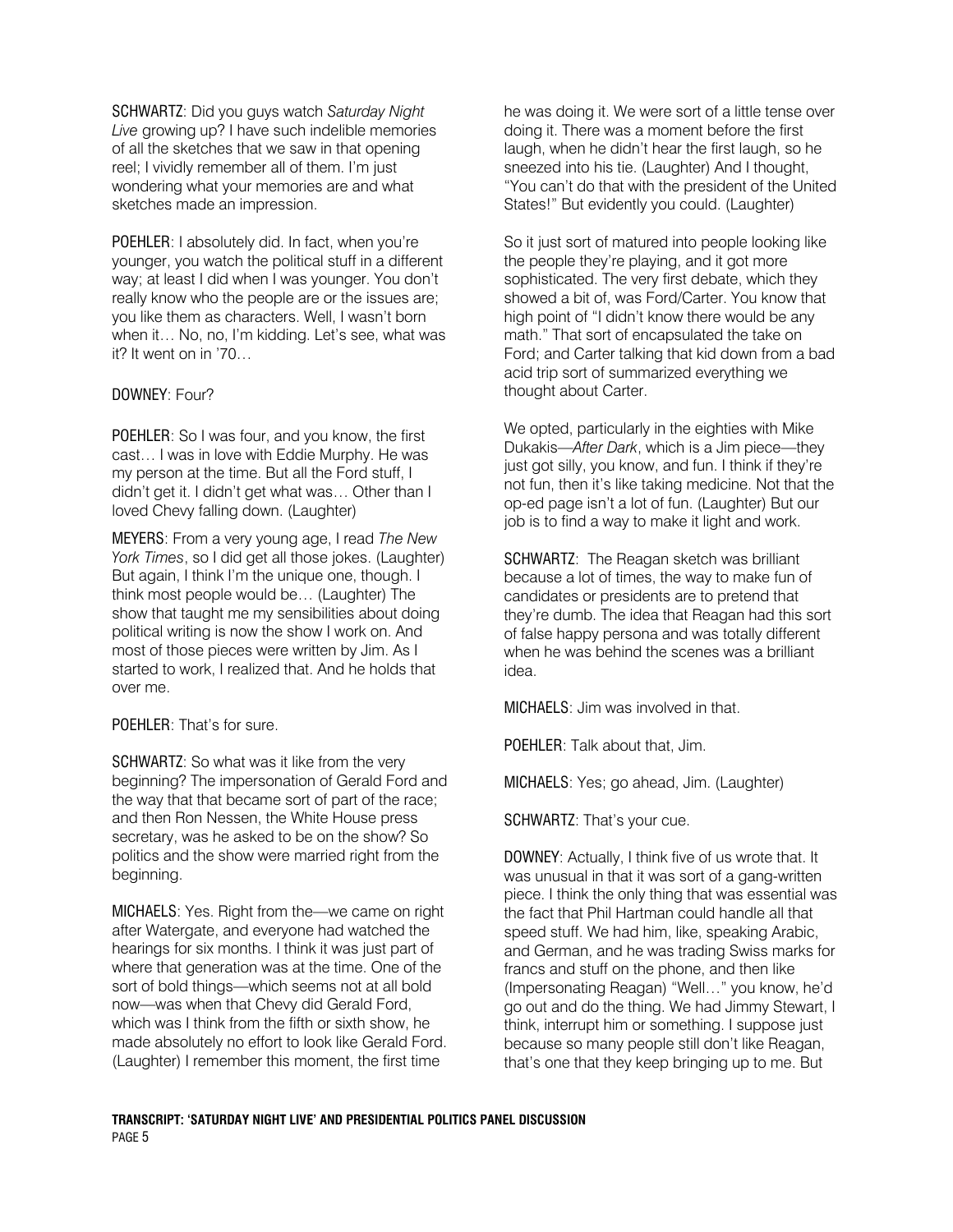Phil Hartman was really—you couldn't have done that with a lot of performers.

MICHAELS: You certainly could with Amy and Seth.

POEHLER: Oh, you're nice.

MICHAELS: Or Dan Aykroyd. But I think that one of the things that was difficult about Reagan, and I think is very much the problem we have with Bush, this president, in the last few years, is that when the audience knows everything there is to know about them, it's very hard to find an edge. So much the criticism of Reagan in his first term and then much more so in the second term, was that he was old, he was an actor, he was a generalist. But the audience was *way* ahead.

DOWNEY: Well, we also kind of lucked out with Reagan, in that you and I were away from the show for his entire first term.

MICHAELS: Yes, that's true. Which was the plan.

DOWNEY: Actually, I had come back a year before Lorne, and I had written a piece which—I only mention this because I was exactly right in the politics; forget the comedy. It was a piece in the '84 election that was Mondale planning his campaign to win Minnesota. So it was like the big war room with a map of the state, and it was, you know, sending people into different counties and stuff. And that was the only state he won! (Laughter)

SCHWARTZ: Just barely, yes. (Laughs)

DOWNEY: But then when we got to the second term—I guess we were there for the full second term, pretty much?

MICHAELS: Yes.

DOWNEY: Then we had an easier time. You know, Bush Senior was one term. Clinton, different things kept happening to him; I wasn't really at the show for the last two years of Clinton's term. But the problem with George W. is that [he's been] in for eight years… I mean I'm the guy who came up with "strategery," and I got sort of bored with the mispronunciation kind of thing. Also, when Will [Ferrell] left the show—I think its safe to

talk about this—there was a problem in that we cast about. I think Darrell [Hammond] tried him first; and then we went to [Chris] Parnell; and then we went back to Darrell; then we went to Will Forte. So by the time—like that clip you showed from the thing I wrote for Bush/Kerry… '04. I'm trying to remember, "Who is he again in that piece? Oh yeah, he's Bush." For our purposes, it would be nice if they changed every four years. (Laughter)

MICHAELS: Yes. Term limits.

POEHLER: Looking at some of those clips, though, I remember how much I loved Hartman's Clinton, and how much I loved Darrell's Clinton, too. They're very different.

DOWNEY: But one of the pleasant surprises to me, I wrote—we had not done Carter since he was president. I mean, there wasn't a lot of reason to. Then there was a thing a few years ago, he went down to Cuba. I remember writing a piece where Darrell did Carter talking to Castro, with Maya [Rudolph] as his translator. I love writing foreign language pieces with translations. It's sort of a tick I have. (Laughter) But Darrell did the cruelest—which is to say the funniest—Carter I've ever seen, because he had all those weird facial pops. (Laughter) Do you guys remember that?

MICHAELS: Yes, yes, yes.

DOWNEY: I'd love to have Darrell to Carter again anytime.

MICHAELS: Well, he did it last season, didn't he?

MEYERS: Yes, yes. He did a Larry King piece where he had just written a book, and Larry King was like, "Now, do you expect anyone to buy this book?" (Laughter) It was great.

DOWNEY: But he has that thing where his eyes totally open, you know? Like, for no good reason.

MEYERS: It's interesting to watch Darrell, sort of as you talk about these presidents, because I do think there are these two kinds of impressions: the ones where you make it a character, and then there are ones where you're sort of just a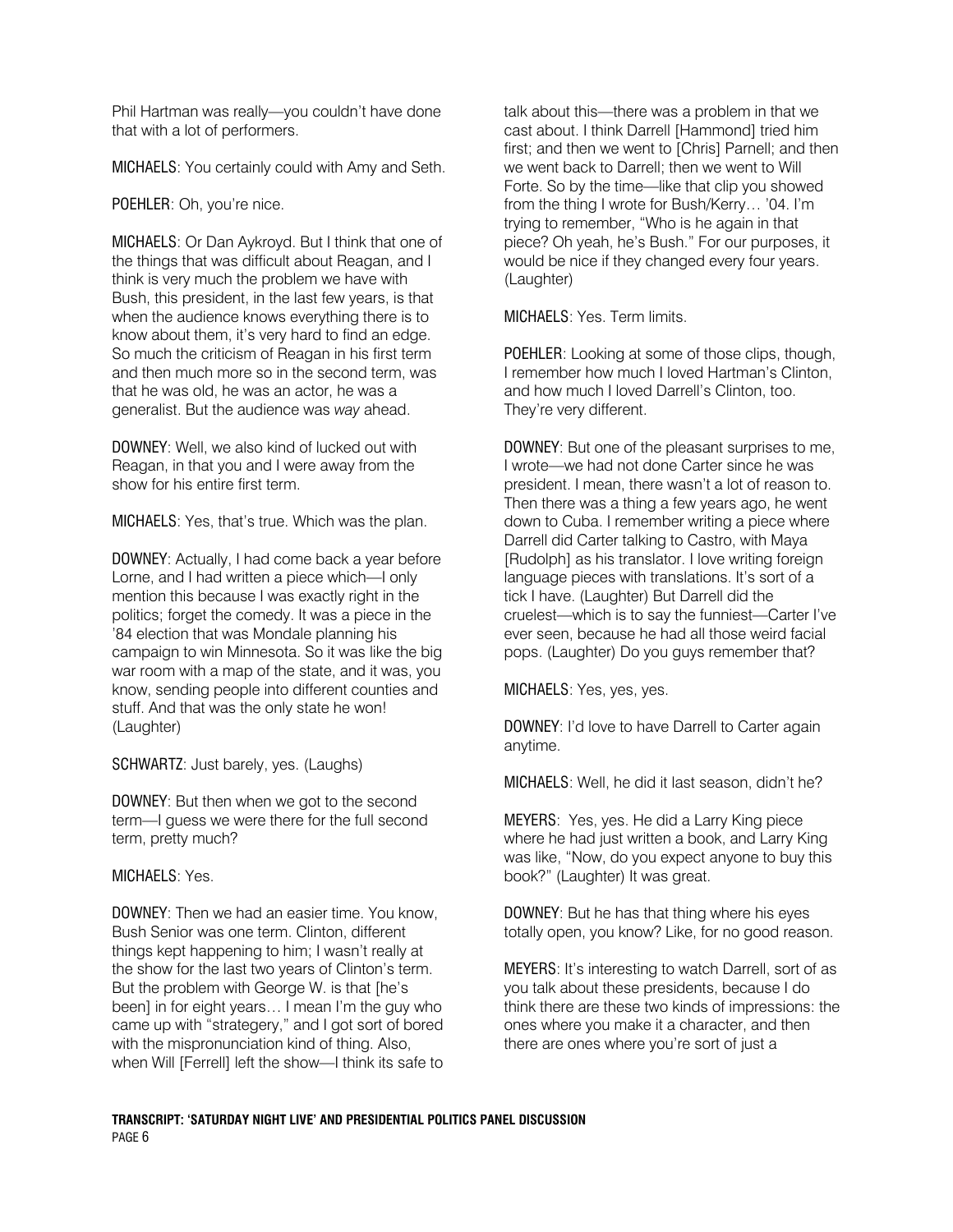technician about it. I think Darrell's the one who can do both.

DOWNEY: Yes, Darrell's, like inductive, where he assembles the impression from like a thousand little elements, and then there's the broad stroke, kind of coming from the other direction.

MICHAELS: It's also that that voice is [Al] Gore. You know, it kind of leads you because you're noticing the wig he was wearing—

### DOWNEY: Ssh!

MICHAELS: Oh, sorry. (Laughter)

MEYERS: Darrell will come to you, in recent years, when you've written a Gore piece. He's like, "Do you want 2000 Gore? Do you want now Gore?" (Laughter) Because he's actually noticed that Gore changes, and then he does a Gore that's not sort of the Greatest Hits Gore. And you're like, "Well, I think just do the 2000 Gore that everyone loves." And in his head, he's like, "Alright, but…"

DOWNEY: "…we're going to get letters on that." (Laughter)

SCHWARTZ: Well, there were a few different 2000 Gores. I mean, the famous story was that after the first debate, with all the sighing, that—and I don't know if this is true or not, but that Gore's advisors sat him down and said, "Look at this sketch from *Saturday Night Live*," and then he went out and changed his performance in the second debate.

DOWNEY: Oh, I can actually vouch for its truth. I was at Al Franken's apartment, and we doing a—

MEYERS: Name-dropper.

POEHLER: Name-dropper.

DOWNEY: We were writing wrap-arounds—that's right, *The* Al Franken. (Laughter) We were writing wrap-arounds for this political "Best Of…" And there's going to be another one, presidential "Best Of…" coming up November 2, Sunday, at 9:00 p.m.?

MICHAELS: I don't know! (Laughter)

DOWNEY: Anyway this guy who—I suppose I can name him; maybe I shouldn't—it's true, though.

#### SCHWARTZ: Go ahead.

DOWNEY: Eli Attic. He worked for the Gore campaign, and he calls Franken up while we're working and Al's like, "Uhh, maybe I should do this later." (Imitates Franken) I go, "No, no. Do it now. I want to hear this." So they were talking. They'd just shown Gore the piece, and I know, because I got on the extension and eavesdropped. (Laughter) He was explaining, "No, we made him watch it because it's really…"

Then I watched the next debate, and he sort of went from being all defined and sort of the bullying to being just such a little wallflower in the next one. That made it more fun because, like you say, it was like three different Gores. It kind of evened out by the day they had a town hall debate, where it was just kind of a lot of like special pleader questions from the audience, if you remember that one. But there really were three different Gores, and also a couple different Bushes, because in the second [debate], that was the one where they really, really schooled Bush on a few basic things, so he kept mentioning like, obscure members of the Nigerian cabinet and stuff. (Laughter)

SCHWARTZ: Speaking of Democratic candidates who are painful to watch at times, what was it like playing John Kerry, and building up that perception?

MEYERS: It wasn't a comedy jackpot. (Laughter) I was lucky in that Jim was writing great stuff for it. But it's hard when… You know, you try to like find something to exaggerate, and when its gravitas, that's…

DOWNEY: It's the only Kerry impression I've ever seen. He's not an easy impression. I actually thought you did a great job.

POEHLER: I did too.

DOWNEY: Because anyone will tell you that there are some… Hillary Clinton is really hard. I'd say Kerry is just about as hard.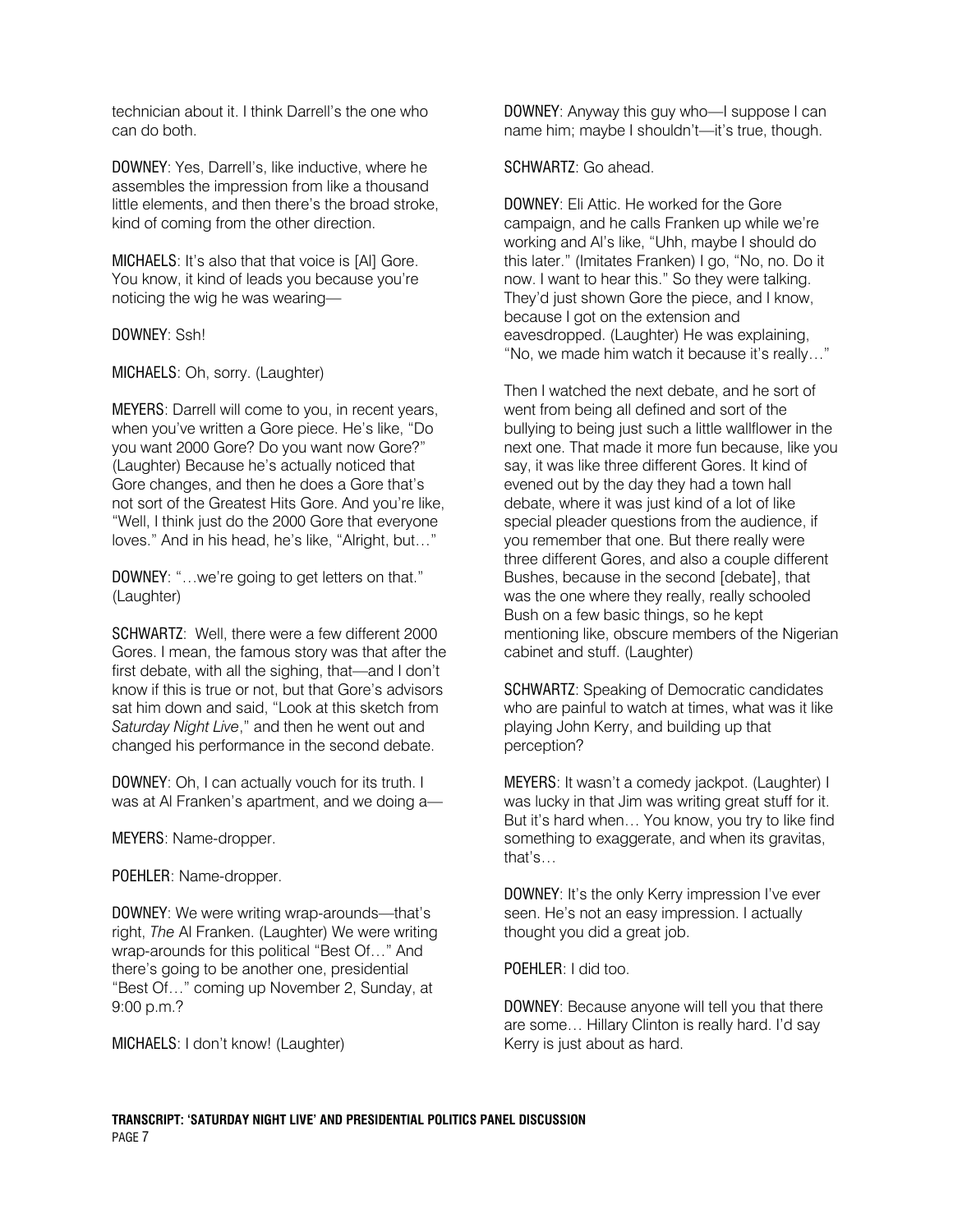MICHAELS: I think it was that *he* let *you* down.

MEYERS: Oh, he definitely did. (Laughter) He definitely did.

POEHLER: That's the way to look at it.

MEYERS: It's funny, I realized in recent years how you feel people will be—well, like I've said about Bush: people want to vote for people they think they would like to have a beer with. I was actually at a Red Sox game last year, and John Kerry was there, and I was actually having a beer with him. You should always vote for the other guy; it'll increase your chance of having a beer with the loser. (Laughter) Yeah, but it was great. It is thrilling to be in an *SNL* debate sketch. It's thrilling to be in a cold open.

POEHLER: It's thrilling to say, "Live from New York." It is! It's as simple as that.

MEYERS: And the debates are a perfect design for us to write sketches about, because then with the sketch, you're making fun of both sides—just by design, because both sides are performing at the debates.

SCHWARTZ: So what's your plan for the first debate, which is on a Friday night?

POEHLER: Jesus, give us a break. (Laughter)

DOWNEY: Already got it done.

POEHLER: Monday, it's Monday.

DOWNEY: We'll probably have some pre-fab stuff that you can imagine is likely to come up, and then just have a hellish night, and hope for the best.

MICHAELS: I think there's another point that sort of gets lost a little bit, which is that there's also the likeability of the cast member playing the person. I think Amy's Hillary is a perfect example of it, because Amy is one of the best loved people ever on the show. (Applause) I didn't mean to do that! What I meant with it was that if you like Will Ferrell and he does "strategery," you're more on the side of Bush, because you like who's playing him. But you know, I think that if you feel a connection…

The fact that the audience already liked Chevy, and him doing Gerald Ford as a guy who falls down—I mean, I'd like to say we had more of a take than that. But it was very early days. (Laughter) And…

DOWNEY: We didn't have the budget.

MICHAELS: We didn't have the budget then, you know. (Laughter) But there's also connecting with the performer. I think if you like the person doing it, that has an influence.

SCHWARTZ: So you've probably been surprised when some of the people you were spoofing adopted these performers as friends. Like the first George Bush, I guess, was quite friendly…

MICHAELS: Oh, totally.

SCHWARTZ: …and enjoyed Dana Carvey's…

MICHAELS: And what was so interesting about the Sarah Palin thing was that there're at least two people at the show right now who can do her, and do her perfectly. But that was the situation where the audience just cast Tina Fey. You know, emails, letters… Everybody you'd talk to would go, "What a gift, huh? You could have so much fun with Tina Fey. But you know, Michaels, she's actually on her own show now." (Laughter) But the audience sort of felt that's what they wanted to see. And then when that moment came together, which it did, I think…

DOWNEY: Now they're all going to want money because they think they thought of it.

MICHAELS: Yes; no, I know.

POEHLER: It was a collective scratch to a giant itch.

MICHAELS: That's what the rebate was for. (Laughter)

SCHWARTZ: Well, you've sort of answered this before, but do you think it's true that many people get their political news from comedy or their ideas about politics? This is something that we hear a lot, that young people, you know, get their news more from *The Daily Show* than watching TV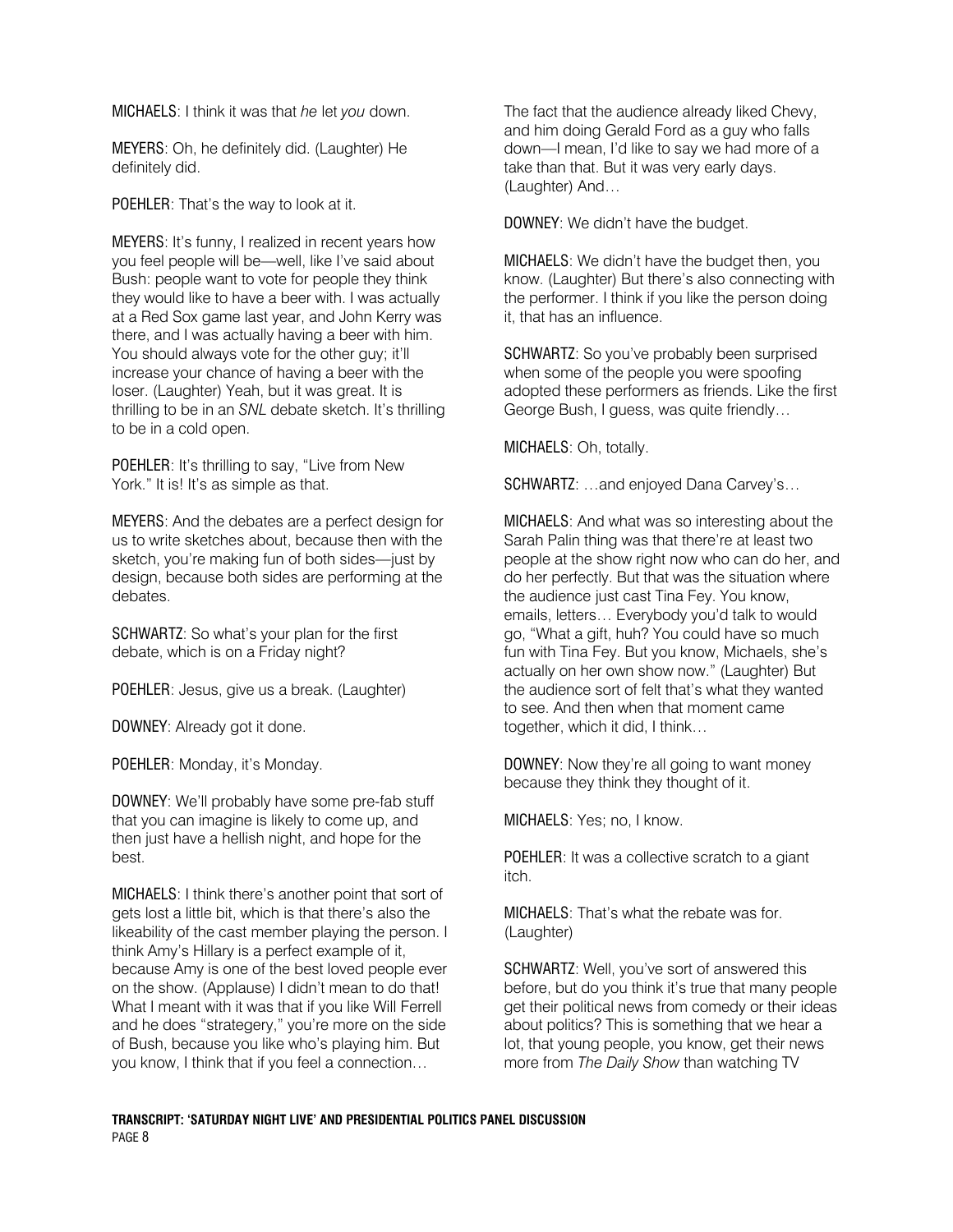news. You know, this Sunday there were two lengthy pieces in print in *The New York Times* and *The Washington Post* about Sarah Palin, long investigative pieces, that were important if people read them; but probably, many more people saw your show.

MICHAELS: But the people who write these things read them. So it's just a distillation of the same information—with a point a view. I think that you can encapsulate it. I mean, there are lots of op-ed writers, particularly with *The Times*, who be very funny and witty, and that's part of what they do, but they do it in a different form. For ours, we just have to distill it. I mean, you can tell from Tina kind of waving from the first moment she spoke that they were there with it, that it got something right. In the same way with Hillary, I don't think it's in any way—her Hillary is *her* Hillary. It's not like you go, "God, she's similar to what Amy does." It's like we have a character. Hillary is continually put upon, and is continually, always at the point of explosive rage. (Laughter)

DOWNEY: Fending the thing off.

SCHWARTZ: Since I've brought up news, could you talk about you're approach to *Weekend Update* and how you sort of deal with the news as it's breaking during the week and decide how you're going to put that together?

MEYERS: One of the nice things about Weekend Update, it's sort of a last stop for any stories that have sort of slipped through our fingers. The later in the week, the harder it is to build a set or anything like that; but we have our features, in which people who come on and do pieces, so we can always cover stuff there. It's also been a really nice home in the last year for political candidates to come on. You know, you get them there and it's just nice to—it's nice for us to have pictures of them at the desk, to be honest. (Laughter)But it's good. Obviously, we try to open covering what are top hard news stories, and then as *Weekend Update* rolls on, there are sillier jokes. But it is still, for us, a parody of a news show. I would not get your news from *Weekend Update*.

POEHLER: Oh, God. (Laughter) Yikes!

MICHAELS: But I think on cable, people do; with *The Daily Show* and *Colbert*...

MEYERS: Those aren't bad places to get your news—but this is.

SCHWARTZ: How do you deal with the fact that when a politician comes on the show, they really are seeking some political gain? I mean, when Hillary appears on the show, she has an agenda; when Barack Obama appears; I guess when Huckabee appeared, it was a bit late in the game for him but…

MEYERS: Huckabee was on his gift basket part of running for president. (Laughter) He really was. I said, "Why *are* you still in the race?" He was like, "Well, would you have had me if I wasn't?" (Laughter)

DOWNEY: The whole *raison d'être* of Al Sharpton's role, I think, was the per diem. (Laughter) Back the year before you came, Jesse Jackson hosted the show. Obviously, anything that they do enhances your writing. It's much cooler than one of our people impersonating them, in that sense. On the other hand, for that very reason, they're not going to do everything.

I remember when Jesse Jackson—this goes way back for a lot of you here tonight—but the Rainbow Coalition was like the black, brown, you know, yellow—everybody. So I wanted him to do this piece where he does the Rainbow Coalition thing and says, "But that doesn't mean we have to take *everybody* in the Rainbow Coalition." (Laughter)

So it was a list of all the groups not welcome (Laughter) in the Rainbow Coalition. Of course, it was an insane thing that I ever thought he would do, but I'm sitting there with him and his guys, its like, "Won't do that. Won't do that. Won't do that. Won't do that." It was like three things that were left.

Just this spring, I wrote a piece for McCain. You know, he's the big pork buster and there were certain outrageous programs like that are just, "Why are we spending money on this?" I remember one of them was—I would so love to John McCain do this on television!—"What about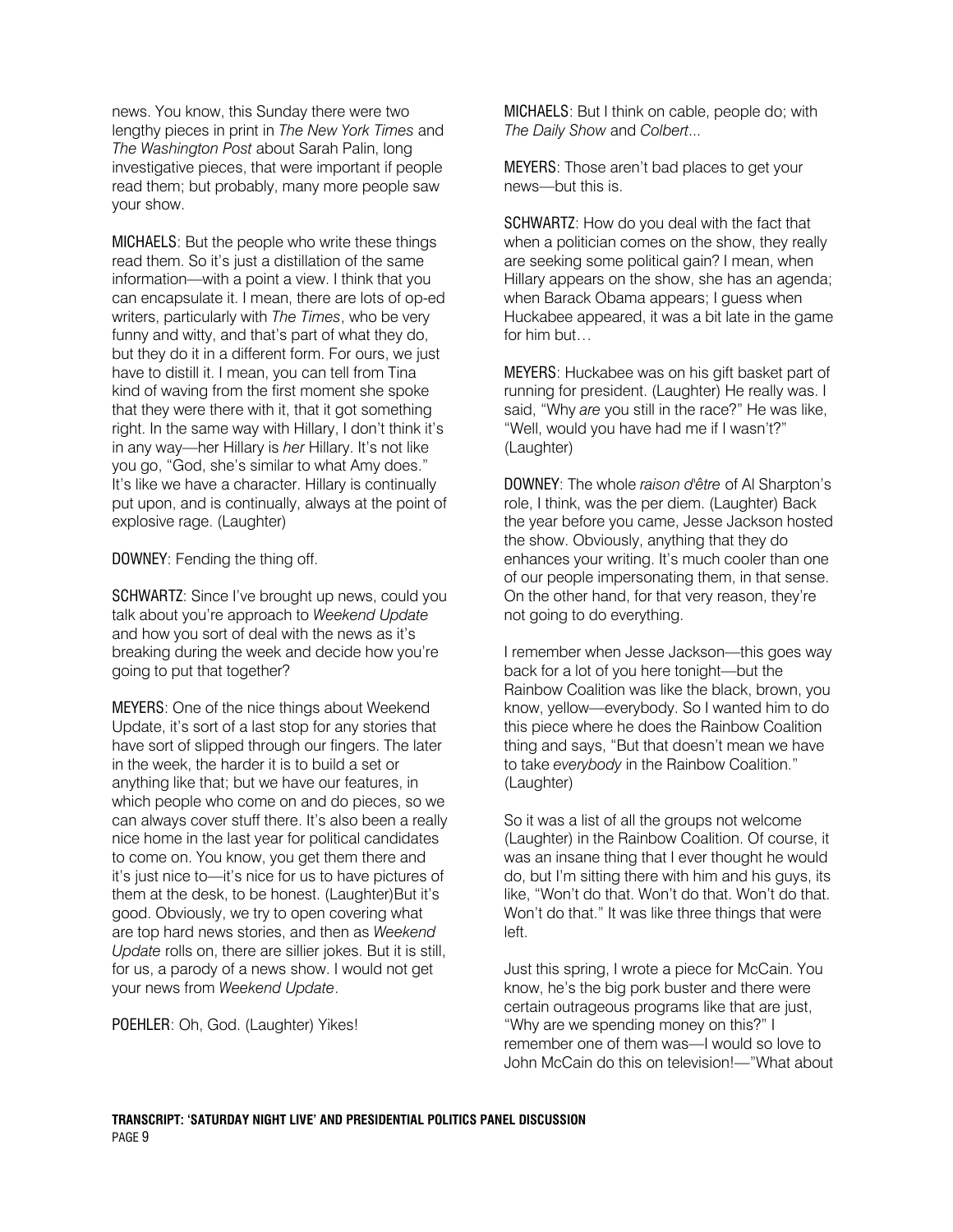this? \$150 million to the Department of Justice for a program that notifies convicted sex offenders when a child moves into his neighborhood?" (Laughter) It was one that, "Please, just don't read the script until you're out there!" (Laughter) But they were too smart for me. I was like, "Senator McCain, really? Just come on. Just take another—" "No, he's not going to do it." (Laughter)

MICHAELS: They have to maintain a certain level of gravitas…

DOWNEY: …but does it have to be that high? (Laughter)

MICHAELS: It's hard to trust someone with no apparent sense of humor.

SCHWARTZ: Well, when Al Gore did the hot tub sketch, people we're speculating about whether he was going to run or not.

MICHAELS: That was that weekend he announced he wasn't going to run.

DOWNEY: And that was the moment it was clear.

POEHLER: He was very loose on the show. He was ready to do anything on the show. That week, we were saying, "He's not going to run," because he was saying 'yes' to so many pieces. (Laughter)

MICHAELS: Also, I think if more people had seen *that* Al Gore in 2000, I think it would have had an effect. He did win the popular vote, didn't he?

DOWNEY: Yeah, he did.

MICHAELS: Right.

DOWNEY: But I remember seeing—I think it was Bob Dole or somebody was on saying, "The moment I saw that hot tub thing, I knew Al was not running for president." (Laughter)

MEYERS: I will say that for me, the joy is when a political—because Al Gore came back and did an address a few years ago as if it was in an alternate universe, as if he had won president and things were going well. The glaciers were so strong they were, like, encroaching on Minnesota,

and George Bush was the Commissioner of Baseball. (Laughter) He was so loose, but there were a few things... It was the Supreme Court Justice joke about him having put somebody on the Supreme Court like Michael—well, there was some joke he didn't want to do, and it was really funny.

Michael Moore, maybe? (Laughter) But Lorne is very funny with them when they're like, "I just, I can't do it, Lorne." He goes, "Well, just try it." It's really great to have them—they're used to having people agree with them right away. And Lorne's advice is always just to get it up on its feet.

DOWNEY: I wrote a piece that was the opening of the last show. It had nothing to do with politics, but it was just a high school graduation where it was all the filthy names like, Comonawanna Lay, and stuff. Lorne thought it would be fun to have John McCain in it as a faculty member. (Laughter) So I have a great tape of McCain laughing at the crudest stuff.

POEHLER: Yes, he loved it.

MICHAELS: He loved it, yeah.

DOWNEY: Then we had—his people said, "The senator can't—"

MICHAELS: I think he has a great sense of humor, and you could tell it because he was hearing those names for the first time, and it was truly really funny. But I think that we live in a time now where that becomes an attack ad. Everything becomes an attack ad. At worst, you know, the minimum on the international—

SCHWARTZ: Well, there is an attack ad against Al Franken out now that uses his comedy rantings put together to make him look erratic and insane.

DOWNEY: You should see the stuff we saw! (Laughter)

MICHAELS: It's *so* unfair to do that Al. No, I think there's a certain behavior that you want, obviously, when someone's in office. But I guess my point of view is that you can be a very serious person—and be funny.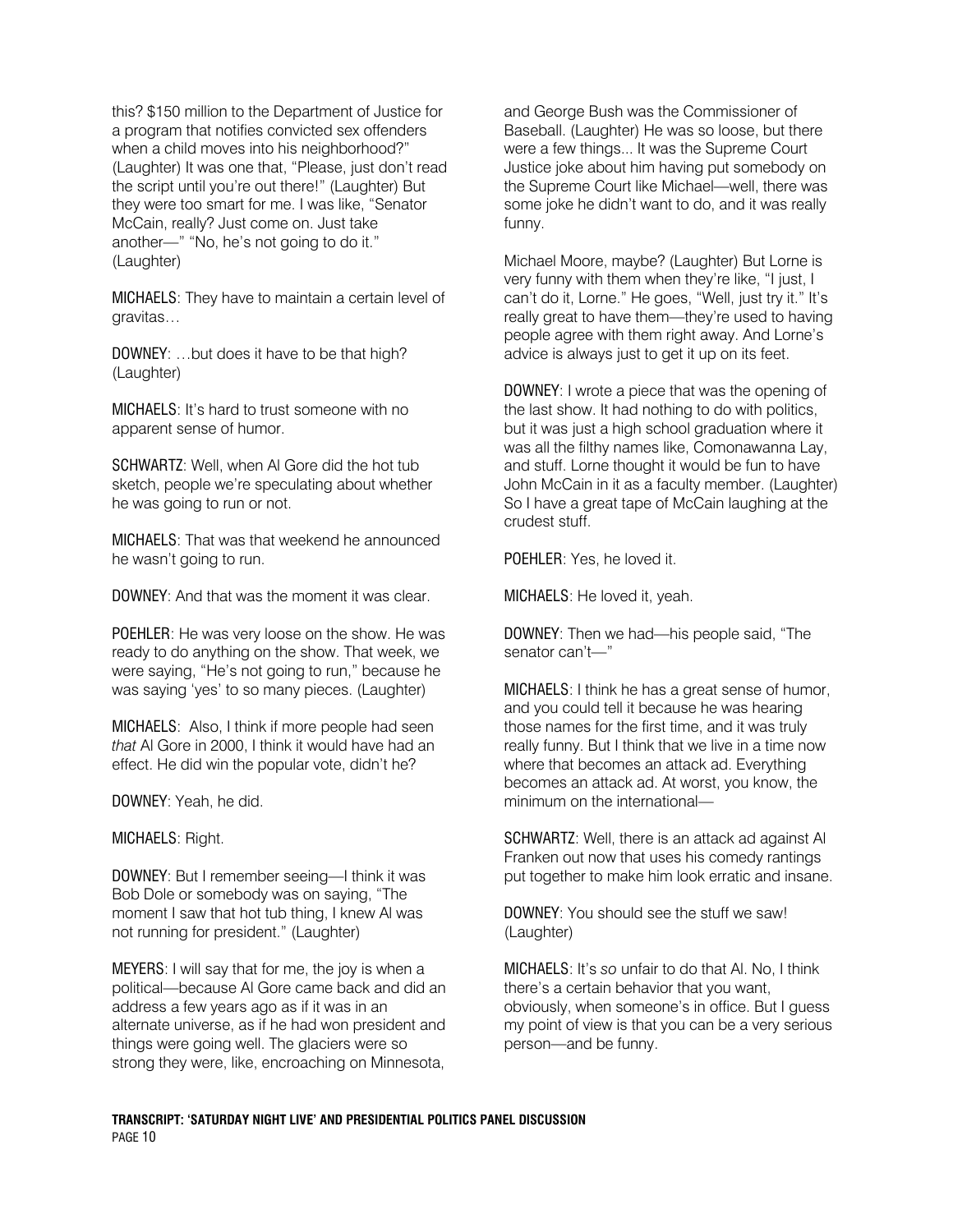SCHWARTZ: Whose idea was it to get Jesse Jackson to do *Green Eggs and Ham*? That was brilliant. MICHAELS: That's Franken. It's Franken.

POEHLER: I took a shower with John McCain.

DOWNEY: That's right, I wrote that piece.

POEHLER: You wrote it? He was a stalker and he was right in my shower. It was a *Lifetime* movie.

DOWNEY: Yes, I did a *Lifetime* movie with John McCain. (Laughter) I always thought I could have, like, the title with, "Ted: Played by Senator John McCain, Republican, Arizona." (Laughter)

MICHAELS: I think that I want to go back to that for a moment.

POEHLER: The shower? Well, it was good. (Laughter)

MEYERS: He smells great.

MICHAELS: No! I think that you have to believe that people have a sense of humor about themselves, because I don't think anybody can be serious for four years. So the idea that it's off-camera, that that part of them doesn't get shown, is not realistic.

SCHWARTZ: You got George W. Bush to be on just shortly before the election.

MICHAELS: Both of them, yes. They both came on the presidential bash.

DOWNEY: Weirdly, the one thing both campaigns said—you remember this—was that they obviously didn't want to take any chance of them running into each other, because the likelihood of anything good coming out of that was…

SCHWARTZ: This is Bush and Kerry you're talking about?

MICHAELS: Bush and Gore in 2000. They both came to do the special.

DOWNEY: We did a split screen thing that was assembled from different… The way the thing

worked out, they ended up being first; my God! It's going to be the next day. And then—no, it was the same day! And then it was like they almost ran into each other in the studio!

The great thing about my memory of that was that Gore was very much tougher to convince than Bush. Bush was like, "Yeah, I'll do it." (Laughter) Gore was like very—he needed a lot of hand holding. Franken interceded because Franken knew him very well, and so we were able to talk him into doing the stuff.

But then we didn't have a "Live from New York" thing, so I had the idea of Gore going, "Normally, we end these things with 'Live from New York,' but I just don't feel this would be dignified, so Governor..." and then we got Jesse Ventura to do the "Live from New York."

I remember, on the phone, one of our producers, calls the Minnesota governor's office. Jesse's in the background, and it was like, "They want you to do, 'Live from New York.'" (Gruffly) "Yeah, fine!" (Laughter) So I didn't even get to see it! I'm listening in on a phone hook-up. He was doing a *Hardball*, and I just knew that if Jesse Ventura could do anything, he could do a "Live from New York." But he did the perfect professional wrestler kind of thing, and I just heard the way he did it: "I don't need to look at the thing."

SCHWARTZ: So, let's just talk about this year's election to wrap up. It's been such an amazing year. You did have to sit out a bit early on because of the writers strike.

MICHAELS: Yes; that was for the greater good. (Laughter)

DOWNEY: I think it helped us, though. I know you might not agree with me, but it compressed the we didn't have to stay on top of the less interesting, more complicated things, where there were seven or eight candidates technically alive. By the time we got to it, it was about Hillary and Obama. I think that helped us.

MICHAELS: Yes, in that sense, it was good for us, it was just very frustrating not being on the air in an election year.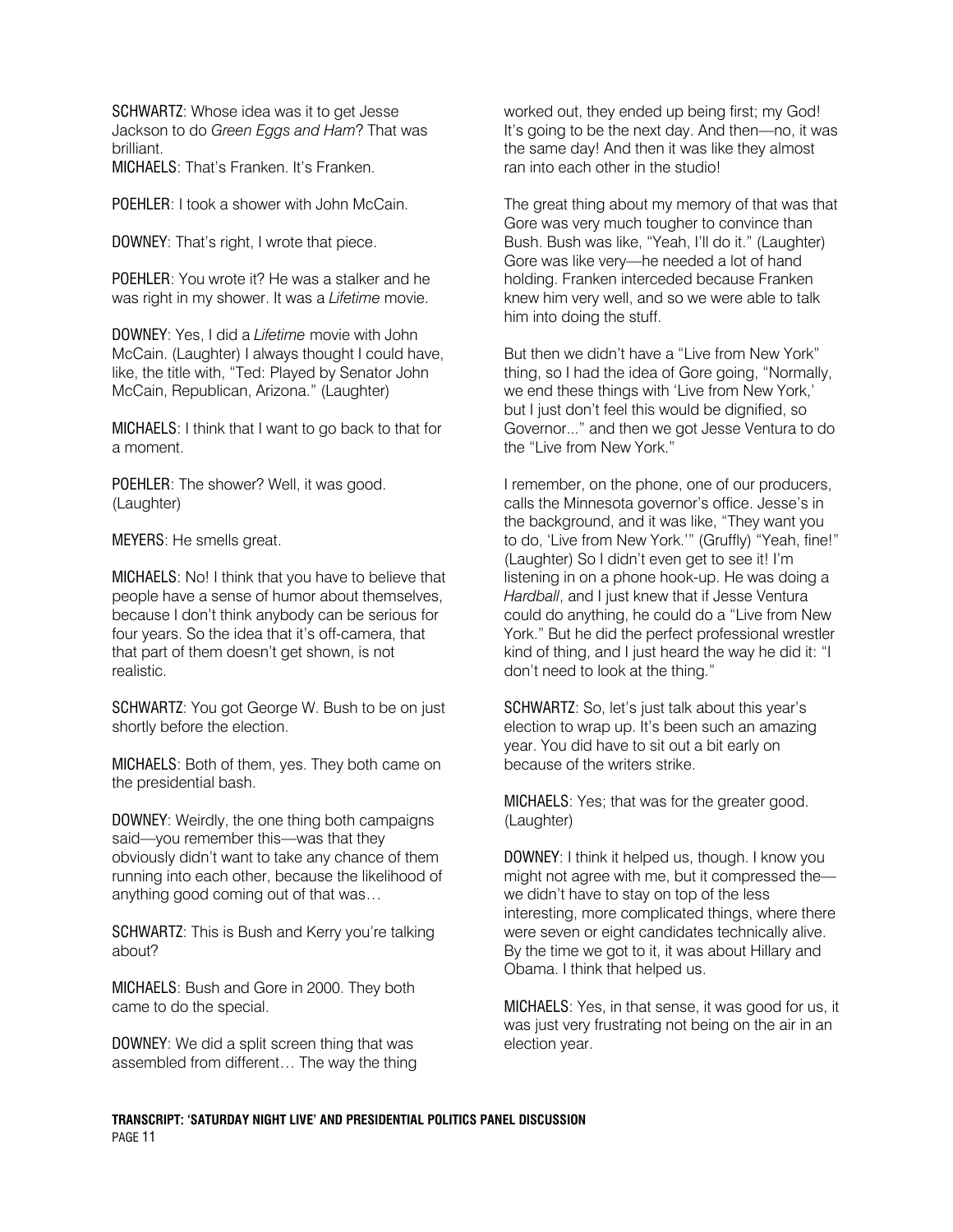SCHWARTZ: What was it like dealing with Obama and how to characterize him? There was discussion about who would play him and how to make fun of him. Nobody was really making jokes about him; I remember that was a discussion.

MICHAELS: Well, on the first show of last season, in August, we get a call from Hillary Clinton's office that she wanted to come on that show. Although we really didn't have any sort of point of view on it, because she called first, we said yes. Then the Obama people called a couple days later, and I said "We've already given that show away." The next available date was in November, that he could do. So, we agreed that he would do that show, like November 3. Then the week of the first show, Hillary's people decided it wouldn't be right for her to do it, and they cancelled. Now, you know I'm great at…

DOWNEY: Would have won the nomination…

MICHAELS: Yes. (Laughter) No one transcends pettiness more quickly than I do. (Laughter) So it isn't something I would have, in any way… But there's something when people don't show up, when they were the ones who requested it. They have important, evidently, very important decisions to make, but my sense is, I don't know how things would have turned out if she'd been on that first show, or if Obama had been on that first show, but by the time he came, sort of momentum was starting to happen with him.

MEYERS: Yes, but it was still before Iowa. It was really interesting, because the last time we had had him, he came in with like two other guys.

MICHAELS: Jim had written a piece for the first show, which was about her—

DOWNEY: Her inevitability.

MICHAELS: Planning for 2013 and on and all that. And that sort of encapsulated what—more than the media thing about Obama, that encapsulated the way the media was at that time. I think if she'd been there, it would have been—people would have got a glimpse into who she was, more than the kind of entitlement that seemed to be the way she was perceived at the time.

POEHLER: To continue with surreal moments, I met Obama dressed as Dennis Kucinich. (Laughter) MEYERS: *You* were dressed as Dennis Kucinich.

POEHLER: I was dressed as Dennis Kucinich.

MEYERS: It was awesome. That was actually really interesting, because Amy was Dennis Kucinich. Kristen Whig was Dennis Kucinich's wife…

POEHLER: His hot wife…

MEYERS: …sitting in your lap. Obama was laughing really hard, and his guys were like, "We've got to get out here." (Laughter)

POEHLER: I shook his hand in ears and a little suit.

MICHAELS: I think when politicians over-think things, and become super cautious and start eliminating things, they get farther and father from who they are—and I think the audience senses it. That's sort of my theory. I don't know whether any of you picked up that McCain might represent a Bush third term. Has that gotten through to anybody here? (Laughter)

DOWNEY: I heard something.

SCHWARTZ: We've seen some ads like that.

MICHAELS: Yeah, no; it's been mentioned. I'm saying; we got it. We're there. Okay. Now what else? Do you have something else? Oh, you're going to go with repetition for three months? That's your idea? I know it's a big country. I know that to reach 300 million people is really hard, and you have to repeat things over and over. But I think we're there. We get it. You've made your point. Now give us another point or show something else.

MEYERS: Then it's easier for us to write new sketches. Repetition hurts the sketch writer.

SCHWARTZ: That gives us some idea, I guess, about how you might approach dealing with Obama in further sketches. Looking at this race, which has so many twists and turns and interesting characters and unexpected things; if you could talk for a minute about what sort of things you're picking up on?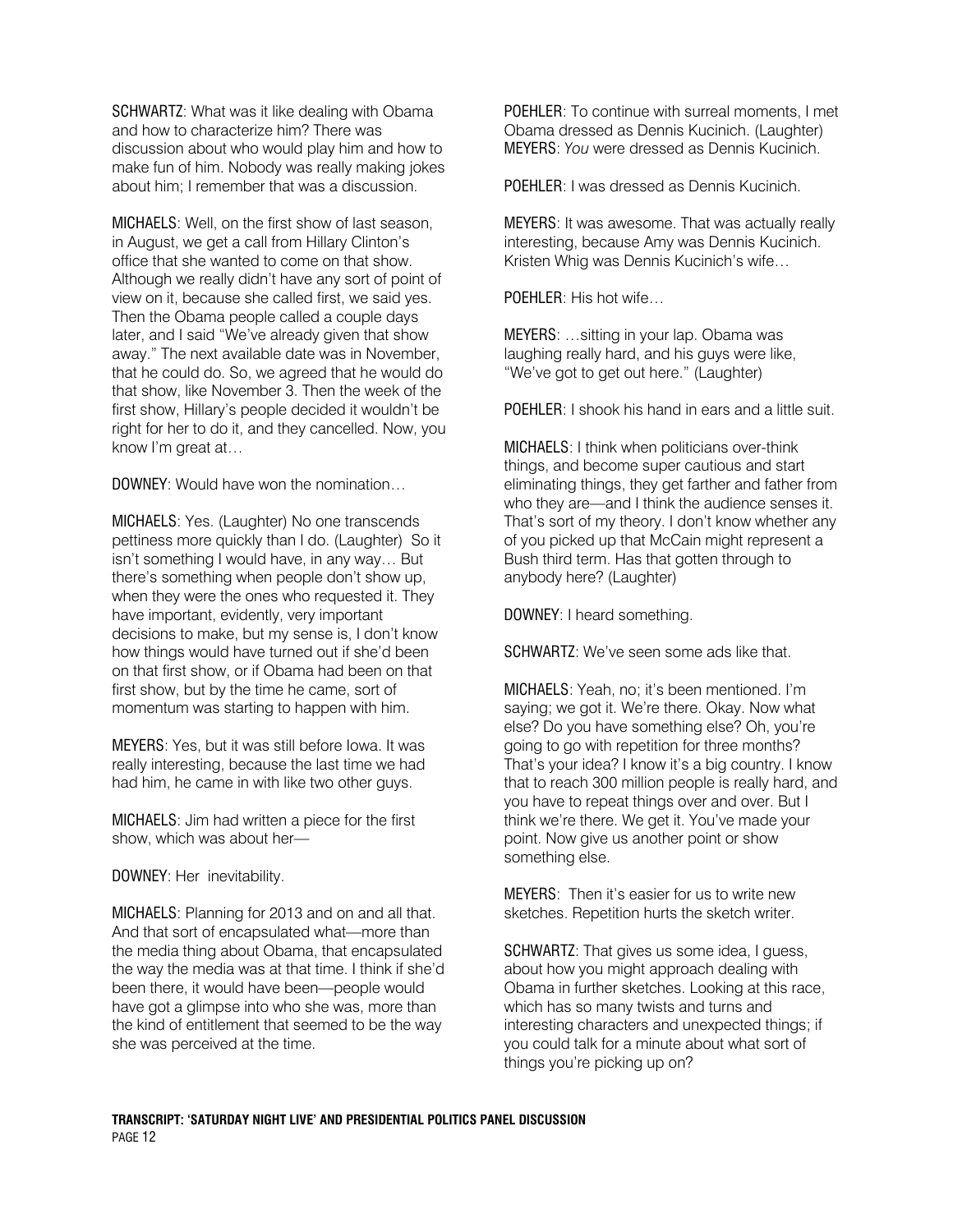MEYERS: I think we're all pretty anxious for that first debate. I think that it will be a very interesting thing to see at this point because when the ads devolve into attack-y ads, they're really hard to parody because they're already a little silly to begin with. So ideally, we'll see them talking about issues and have a way to make that comic, rather than taking things that to some eyes are already comic enough. You know, when they talk about, like, the whole like lipstick on a pig thing, that seems like it's ripe for comedy, but when you actually try to sit down and have a take on it, it's like, "This far too ridiculous to even talk about."

MICHAELS: And Obama's speech at the convention, which couldn't—I mean, it was so heroic and strong and delivered perfectly. You can't sort of do the parody of that. But I think you can in a debate, when you start to see—because they're off guard. The off guard moments, those are the glimpses we get of, "I'm not sure about that guy."

DOWNEY: Speaking for myself, I mean to me, he's the scariest person to write for in my entire run of the show.

### SCHWARTZ: Obama?

DOWNEY: Yes, because he's so fucking smooth! (Laughter) He's like a master jewel thief, like in a 1950's movie, who never leaves any finger prints. No one ever saw anything. No one heard anything. I'm saying he's just really impressive as a figure. I talk to people from other—the *South Park* guys say the same thing. Other comics and stuff, they go, "Wow. He doesn't have many handles, does he?"

For someone like me, Al Gore was a gift that would keep on giving. (Laughter) For me, a lot people thought like, "Oh God, you're lucky Bush won the Florida thing." And I go, "Really, I didn't feel that way at all." I thought Gore was a much richer thing. Whereas Obama is just—he's tough. And I don't know any one… I've seen people who think they have the handle, but I don't think it's that good. But I mean so far, there have been enough other things going on, like Hillary, Sarah Palin. Inevitably, we're going have Obama and McCain…. I'm going to be sick that week. (Laughter)

SCHWARTZ: And what about McCain? What do you see in him as something to mime?

DOWNEY: Well, he obviously has lots of the, "My friends…" (Imitates McCain's voice) (Laughter) Darrell does a very good impression of him that is a work in progress. It's constantly in flux, you know. But he's a little easier, for sure. That side of the ticket is the easy side.

MICHAELS: Jim had written one for Darrell as McCain, and then we got McCain and Jim wrote one for McCain. Whoever's in charge, we're pretty much opposed. You can't get close, as it were, and you can't go in with your own politics. If people are way over the line, that's what you do.

SCHWARTZ: So in a way, back in November, when it seemed like Hillary was inevitable, you were poking fun at her, and then you were poking fun at Obama when he was—

DOWNEY: Well, I wrote it—not really against Obama, it was more against the media. People feel about Obama that this is different. This is about more than just winning an election. This is about putting the race problem behind us and and the fact that he is kind of inspiring. To me, in my lifetime, he's the best I've ever seen. I guess people go back to JFK as the only analogous thing.

But there was also an issue of something about Hillary. It was like she was a stand-in for her husband, for punishment, and he wasn't around anymore. It began, I think, with her vote for the Iraq War resolution, because that gave the *Daily Kos* people a reason to hate her, which sustained Obama for that whole first year. If she'd voted against the war resolution, I swear she would have been the nominee, because there would have been no rationale for Obama's candidacy. But when I saw, especially the MSNBC—I watch almost nothing but MSNBC—and when you saw the way they really were relishing just laying into her, it just made a nice kind of thing. Obviously, those pieces were sort of Hillary-heavy. Fred was just finding the impression, which is a really tough thing to get down.

SCHWARTZ: I guess one just last thing about Obama, because it goes back to something you